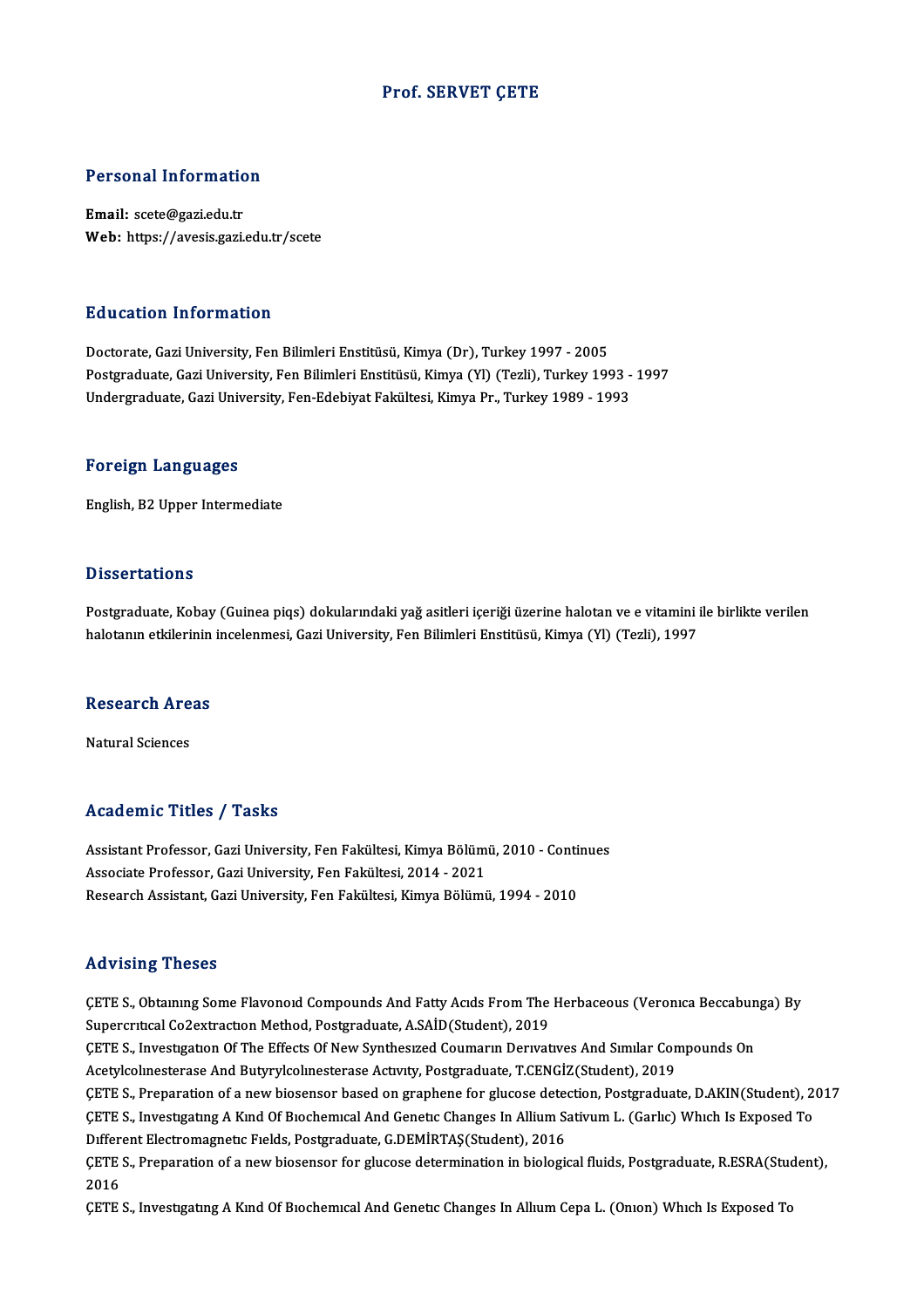Different Electromagnetic Fields, Postgraduate, S.AYHAN(Student), 2016<br>CETE S. Jumphilization Of The Engume Kolin Quidaee With Bolunymole, B

ÇETE S., Immobilization Of The Enzyme Kolin Oxidase With Polypyrrole- Paratoluenesulfonate Film Preparation Of A<br>New Biosensor, Postgraduate, B.SENGÜL(Student), 2015 Different Electromagnetic Fields, Postgraduate, S.AYHAN(<br>CETE S., Immobilization Of The Enzyme Kolin Oxidase With<br>New Biosensor, Postgraduate, B.ŞENGÜL(Student), 2015<br>CETE S., Preparation Of A New Biosensor For The Determ ÇETE S., Immobilization Of The Enzyme Kolin Oxidase With Polypyrrole- Paratoluenesulfonate Film Preparation Of A<br>New Biosensor, Postgraduate, B.ŞENGÜL(Student), 2015<br>ÇETE S., Preparation Of A New Biosensor For The Determin

New E<br>ÇETE<br>2015<br>CETE ÇETE S., Preparation Of A New Biosensor For The Determination Of Blood Glucose, Postgraduate, T.YAĞMUR(Student),<br>2015<br>ÇETE S., Preparation Of New Amperometric Biosensor To Mark The Freshness Of Fish, Postgraduate, Y.AZİZLİ

2015<br>ÇETE :<br>2015<br>CETE : CETE S., Preparation Of New Amperometric Biosensor To Mark The Freshness Of Fish, Postgraduate, Y.AZİZLİ(Student),<br>2015<br>CETE S., Preparation procedure for a new biosensor for the detection of fish freshness by the immobili

2015<br>ÇETE S., Preparation procedure for a new biosensor for the detection of fish freshness by the immobilization of xanthine<br>oxidase and uricase enzymes in polypyrrole/ paratoluenesulphonate film, Postgraduate, E.Erol(Stu ÇETE S., Preparation procedure for a new biosensor for the detection of fish freshness by the immobilization of xan<br>oxidase and uricase enzymes in polypyrrole/ paratoluenesulphonate film, Postgraduate, E.Erol(Student), 201 oxidase and uricase enzymes in polypyrrole/ paratoluenesulphonate film, Postgraduate, E.Erol(Student), 2014<br>ÇETE S., preparation of a new biosensor for the determination of glucose, Postgraduate, M.ÖZYURT(Student), 201<br>ÇET ÇETE S., preparation of a new biosensor for the determination of glucose, Postgraduate, M.ÖZYURT(Student), 20<br>ÇETE S., Preparation of amperometric biosensor for cholesterol detection, Postgraduate, B.OĞUZ(Student), 2014<br>ÇE ÇETE S., Preparation of amperometric biosensor for cholesterol detection, Postgraduate, B.OĞUZ(Student), 2014<br>ÇETE S., Balık eti tazeliğinin tespiti için ksantin oksidaz ve ürikaz enzimlerinin polipirol/paratoulensülfonat ÇETE S., Balık eti tazeliğinin tespiti için ksantin oksidaz ve ürikaz enzimlerinin polipirol/paratoulensülfon<br>immobilizasyonu ile yeni bir biyosensör hazırlanması, Postgraduate, E.EROL(Student), 2014<br>ÇETE S., The preparati immobilizasyonu ile yeni bir<br>ÇETE S., The preparation of a<br>S.ÇALIŞKAN(Student), 2012<br>CETE S. Preparation of a pev ÇETE S., The preparation of a new amperometric biosensor for determination of creatine, Postgraduate,<br>S.ÇALIŞKAN(Student), 2012<br>ÇETE S., Preparation of a new biosensor for determination of glucose with immobilization on th

S.ÇALIŞKAN(Student), 2012<br>ÇETE S., Preparation of a new biosensor for determination of glucose with<br>glucose oxidase in biologically fluids, Postgraduate, Ö.BAL(Student), 2012

# glucose oxidase in biologically huids, Postgraduate, O.BAL(Student), 2012<br>Articles Published in Journals That Entered SCI, SSCI and AHCI Indexes

I. Bioactive sulfonyl hydrazones with alkyl derivative: Characterization, ADME properties, molecular<br>I. Bioactive sulfonyl hydrazones with alkyl derivative: Characterization, ADME properties, molecular<br>decking studies and docking studies and investments and investor outly studies and arrow much of the properties, molecul<br>docking studies and investigation of inhibition on choline esterase enzymes for the diagnosis of<br>Altheimer?s disease Bioactive sulfonyl hy<br>docking studies and<br>Alzheimer?s disease<br><sup>Bilon E.</sup> Ozmon Ü. CETI docking studies and investigation of inh<br>Alzheimer?s disease<br>Bilen E., Ozmen Ü., ÇETE S., Alyar S., YAŞAR A.<br>CHEMICO BIOLOGICAL INTERACTIONS xral 36 Alzheimer?s disease<br>Bilen E., Ozmen Ü., ÇETE S., Alyar S., YAŞAR A.<br>CHEMICO-BIOLOGICAL INTERACTIONS, vol.360, 2022 (Journal Indexed in SCI)<br>Design of a now biosensor platform for greatinine determination

Bilen E., Ozmen Ü., ÇETE S., Alyar S., YAŞAR A.<br>CHEMICO-BIOLOGICAL INTERACTIONS, vol.360, 2022 (Journal Indexed in<br>II. Design of a new biosensor platform for creatinine determination<br>Caliskan S., YİLDİRİM E., AKIN ANAKÖK D CHEMICO-BIOLOGICAL INTERACTIONS, vol.360, 20<br>Design of a new biosensor platform for crea<br>Caliskan S., YİLDİRİM E., AKIN ANAKÖK D., ÇETE S.<br>JOUPNAL OF SOLID STATE ELECTROCHEMISTRY JOURNAL OF SOLID STATE ELECTROCHEMISTRY, vol.26, no.2, pp.549-557, 2022 (Journal Indexed in SCI) Caliskan S., YİLDİRİM E., AKIN ANAKÖK D., ÇETE S.<br>JOURNAL OF SOLID STATE ELECTROCHEMISTRY, vol.26, no.2, pp.549-557, 2022 (Journal Indexed in SCI)<br>III. A New Surface Based on Graphene Modified with Nanoparticles and Na

### **JOURNAL<br>A New S<br>Glucose A New Surface B<br>Glucose<br>Anakok D., ÇETE S.<br>BUSSIAN JOUPMAL**

- Glucose<br>Anakok D., ÇETE S.<br>RUSSIAN JOURNAL OF ELECTROCHEMISTRY, vol.57, no.12, pp.1186-1195, 2021 (Journal Indexed in SCI)
- IV. Extraction and quantification of some valuable flavonoids frompinecone of Pinus brutia via Soxhlet RUSSIAN JOURNAL OF ELECTROCHEMISTRY, vol.57, no.12, pp<br>Extraction and quantification of some valuable flavone<br>and Supercritical CO2 extraction: a comparison study<br>NURALIN L. CÜPÜM GETE S Extraction and quantificati<br>and Supercritical CO2 extra<br>NURALIN L., GÜRÜ M., ÇETE S.<br>CHEMICAL PAPERS VOLZE DO and Supercritical CO2 extraction: a comparison study<br>NURALIN L., GÜRÜ M., ÇETE S.<br>CHEMICAL PAPERS, vol.75, no.10, pp.5363-5373, 2021 (Journal Indexed in SCI)<br>A novel biosensor based en graphene (platinum papenarticles (Naf NURALIN L., GÜRÜ M., ÇETE S.<br>CHEMICAL PAPERS, vol.75, no.10, pp.5363-5373, 2021 (Journal Indexed in SCI)<br>V. A novel biosensor based on graphene/platinum nanoparticles/Nafion composites for determination<br>of slusese

### CHEMICAL PAPERS, vol.75, no.10, pp.5363-5373, 2021 (Journal Indexed in SCI)<br>A novel biosensor based on graphene/platinum nanoparticles/Nafion<br>of glucose<br>Ozbek M. A., YAŞAR A., CETE S., ER E., ERK N. A novel biosensor based on graphene/<sub>l</sub><br>of glucose<br>Ozbek M. A. , YAŞAR A., ÇETE S., ER E., ERK N.<br>JOUPNAL OF SOLID STATE ELECTPOCHEMIS

of glucose<br>Ozbek M. A. , YAŞAR A., ÇETE S., ER E., ERK N.<br>JOURNAL OF SOLID STATE ELECTROCHEMISTRY, 2021 (Journal Indexed in SCI)<br>Construction of biosenser for bynoventhine determination by immebil

Ozbek M. A. , YAŞAR A., ÇETE S., ER E., ERK N.<br>JOURNAL OF SOLID STATE ELECTROCHEMISTRY, 2021 (Journal Indexed in SCI)<br>VI. Construction of biosensor for hypoxanthine determination by immobilization of xanthine oxidase<br>and u JOURNAL OF SOLID STATE ELECTROCHEMISTRY, 2021 (Journ<br>Construction of biosensor for hypoxanthine determinand uricase in polypyrrole-paratoluenesulfonate film<br>Frel F. Vil DiPiM E. CETE S Construction of biosenso<br>and uricase in polypyrro<br>Erol E., YİLDİRİM E., ÇETE S.<br>JOUPMAL OE SOLID STATE E and uricase in polypyrrole-paratoluenesulfonate film<br>Erol E., YİLDİRİM E., ÇETE S.<br>JOURNAL OF SOLID STATE ELECTROCHEMISTRY, vol.24, no.7, pp.1695-1707, 2020 (Journal Indexed in SCI)<br>A novel biosenser with the use of nolyny Erol E., YİLDİRİM E., ÇETE S.<br>JOURNAL OF SOLID STATE ELECTROCHEMISTRY, vol.24, no.7, pp.1695-1707, 2020 (Journal Indexed in SCI)<br>VII. A novel biosensor with the use of polypyrrole-poly(sodium-4-styrenesulphonate) as a

### **JOURNAL OF SOLID STATE E**<br>**A novel biosensor with the determination of glucose** VII. A novel biosensor with the use of polypyrrole-poly(sodium-4-styrenesulphonate) as a dopant in the determination of glucose<br>CETE S., Ozyurt M., YİLDİRİM E., AKIN ANAKÖK D. determination of glucose<br>ÇETE S., Ozyurt M., YİLDİRİM E., AKIN ANAKÖK D.<br>CHEMICAL PAPERS, vol.74, no.3, pp.799-808, 2020 (Journal Indexed in SCI)<br>Misellar Prepertise and Antimisrabial Astivityaf a Mixed Surfastant

VIII. Micellar Properties and Antimicrobial Activityof a Mixed Surfactant System Constituted by Sodium<br>Dodecyl Sulfate and Cetylpyridinium Chloride CHEMICAL PAPERS, vol.74, no.3, pp.799-808, 2020<br>Micellar Properties and Antimicrobial Activity<br>Dodecyl Sulfate and Cetylpyridinium Chloride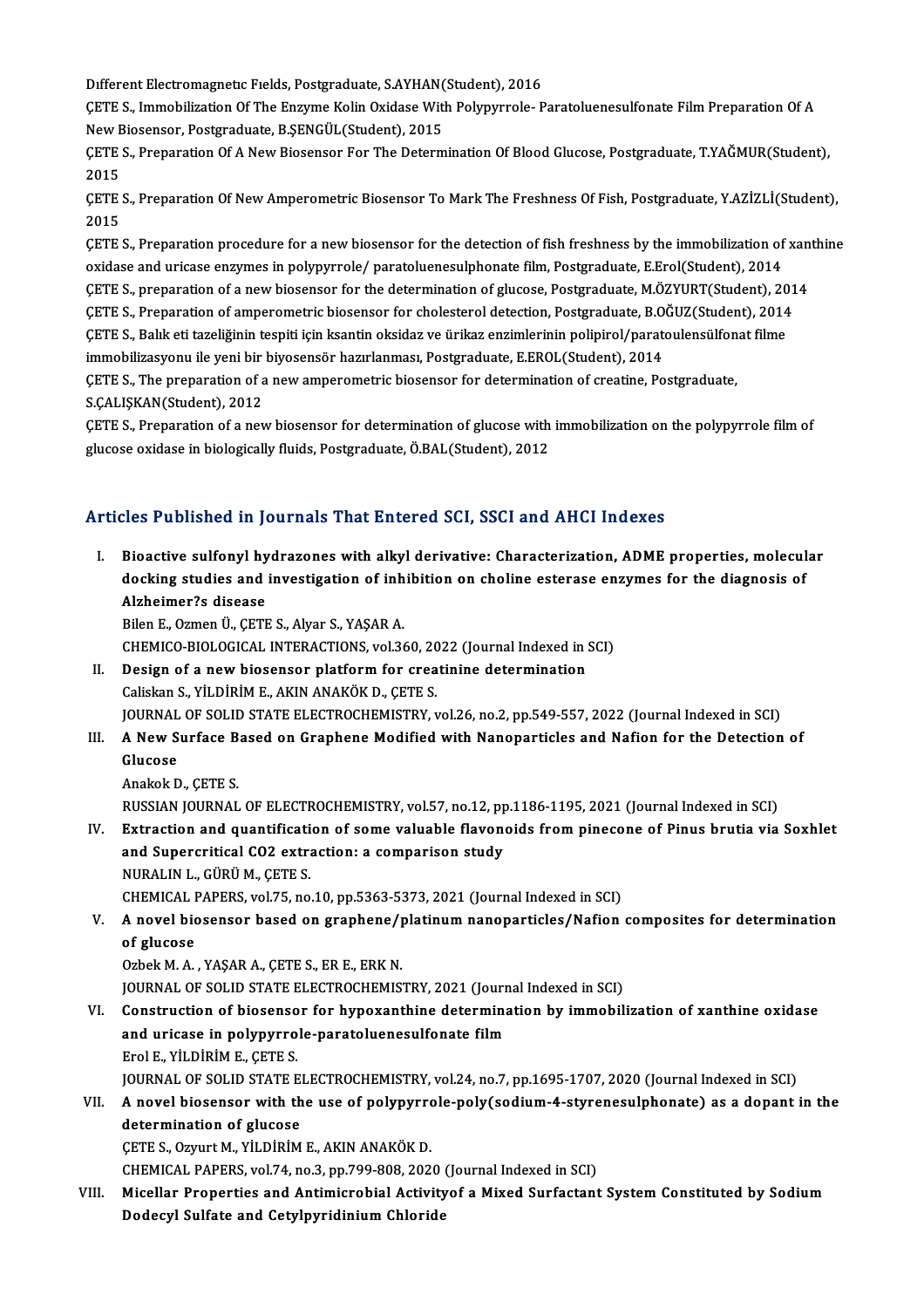Tas D.S., CETE S.

Tas D. S. , ÇETE S.<br>INDIAN JOURNAL OF PHARMACEUTICAL EDUCATION AND RESEARCH, vol.51, no.4, pp.580-587, 2017 (Journal Tas D. S. , ÇETE<br>INDIAN JOURNA<br>Indexed in SCI)<br>Development INDIAN JOURNAL OF PHARMACEUTICAL EDUCATION AND RESEARCH, vol.51, no.4, pp.580-587, 2017 (Journal<br>Indexed in SCI)<br>IX. Development of a novel biosensor based on a polypyrrole-dodecylbenzene sulphonate (PPy-DBS)

Indexed in SCI)<br>Development of a novel biosensor based on a polypyrre<br>film for the determination of amperometric cholesterol<br>Ozer B.O., CETE S **Development of Solution**<br>**Computer B.O., CETE S.<br>APTIFICIAL CELLS** film for the determination of amperometric cholesterol<br>Ozer B. O. , ÇETE S.<br>ARTIFICIAL CELLS NANOMEDICINE AND BIOTECHNOLOGY, vol.45, no.4, pp.824-832, 2017 (Journal Indexed in<br>SCD

Ozer<br>ARTI<br>SCI)<br>Sunt ARTIFICIAL CELLS NANOMEDICINE AND BIOTECHNOLOGY, vol.45, no.4, pp.824-832, 2017 (Journal Company)<br>SCI)<br>X. Synthesis, characterization, electrochemical behavior, and antimicrobial activities of<br>Aramatic (hataraaramatic culf

- SCI)<br>Synthesis, characterization, electrochemical behavior, and antimicrobial a<br>aromatic/heteroaromatic sulfonylhydrazone derivatives<br>BALABAN GÜNDÜZALP A., ÖZDEMİR ÖZMEN Ü., ÇEVRİMLİ B. S. , Mamas S., ÇETE S. Synthesis, characterization, electrochemical behavior, and antimicrobial<br>aromatic/heteroaromatic sulfonylhydrazone derivatives<br>BALABAN GÜNDÜZALP A., ÖZDEMİR ÖZMEN Ü., ÇEVRİMLİ B. S. , Mamas S., ÇETE S.<br>MEDICINAL CUEMISTRY MEDICINAL CHEMISTRY RESEARCH, vol.23, no.7, pp.3255-3268, 2014 (Journal Indexed in SCI)
- XI. Preparation of Pt/polypyrrole-para toluene sulfonate hydrogen peroxide sensitive electrode for the MEDICINAL CHEMISTRY R<br>Preparation of Pt/polyp<br>utilizing as a biosensor<br>CETE S. Pol.O. Preparation<br>utilizing as a<br>ÇETE S., Bal O.<br>ARTIEICIAL CE
	- CETE S. Bal O

ARTIFICIAL CELLS NANOMEDICINE AND BIOTECHNOLOGY, vol.41, no.6, pp.414-420, 2013 (Journal Indexed in<br>SCI) ARTIFICIAL CELLS NANOMEDICINE AND BIOTECHNOLOGY, vol.41, no.6, pp.414-420, 2013 (Journal Indexed in<br>SCI)<br>XII. Preparing a new biosensor for hypoxanthine determination by immobilization of xanthine oxidase<br>and urisese in po

SCI)<br>Preparing a new biosensor for hypoxanthine determin<br>and uricase in polypyrrole-polyvinyl sulphonate film<br>Cervyly M. GETE S. ARSLAN H. Yssen A Preparing a new biosensor for hypo<br>and uricase in polypyrrole-polyviny<br>Gorgulu M., ÇETE S., ARSLAN H., Yasar A.<br>ARTIEICIAL CELLS NANOMEDICINE AND

Gorgulu M., CETE S., ARSLAN H., Yasar A.

and uricase in polypyrrole-polyvinyl sulphonate film<br>Gorgulu M., ÇETE S., ARSLAN H., Yasar A.<br>ARTIFICIAL CELLS NANOMEDICINE AND BIOTECHNOLOGY, vol.41, no.5, pp.327-331, 2013 (Journal Indexed in<br>SCI) ARTIFICIAL CELLS NANOMEDICINE AND BIOTECHNOLOGY, vol.41, no.5, pp.327-331, 2013 (Journal Indexed in<br>SCI)<br>XIII. Glucose biosensor based on the immobilization of glucose oxidase on electrochemically synthesized<br>nolynumeds po

SCI)<br>Glucose biosensor based on the immobilization of glucose oxidase on electrochemically :<br>polypyrrole-poly(vinyl sulphonate) composite film by cross-linking with glutaraldehyde<br>ColakO Yasar A. CETE S. ABSLAN E Glucose biosensor based on the i<br>polypyrrole-poly(vinyl sulphonat<br>Colak O., Yasar A., ÇETE S., ARSLAN F.<br>ARTIFICIAL CELLS RLOOD SURSTITU polypyrrole-poly(vinyl sulphonate) composite film by cross-linking with glutaraldehyde<br>Colak O., Yasar A., ÇETE S., ARSLAN F.<br>ARTIFICIAL CELLS BLOOD SUBSTITUTES AND BIOTECHNOLOGY, vol.40, no.5, pp.354-361, 2012 (Journal In

Colak O<br>ARTIFI<br>in SCI)<br>An ami ARTIFICIAL CELLS BLOOD SUBSTITUTES AND BIOTECHNOLOGY, vol.40, no.5, pp.354-361, 2012 (Journal Ind<br>in SCI)<br>XIV. An amperometric biosensor for fish freshness detection from xanthine oxidase immobilized in<br>nothing and produce in SCI)<br>XIV. An amperometric biosensor for fish freshness detection from xanthine oxidase immobilized in

polypyrrole-polyvinylsulphonate film

Dolmaci N., ÇETE S., Arslan F., Yasar A.

ARTIFICIAL CELLS BLOOD SUBSTITUTES AND BIOTECHNOLOGY, vol.40, no.4, pp.275-279, 2012 (Journal Indexed<br>in SCI) ARTIFICIAL CELLS BLOOD SUBSTITUTES AND BIOTECHNOLOGY, vol.40, no.4, pp.275-279, 2012 (Journal Indexed<br>in SCI)<br>XV. Synthesis and antimicrobial activity studies of some novel substituted phenylhydrazono-1H-tetrazol-

in SCI)<br>Synthesis and ant<br>5-yl-acetonitriles<br>YAVU7 S. Ardin O. (

5-yl-acetonitriles<br>YAVUZ S., Aydin O., ÇETE S., DİŞLİ A., YILDIRIR Y.

MEDICINAL CHEMISTRY RESEARCH, vol.19, no.2, pp.120-126, 2010 (Journal Indexed in SCI)

### XVI. Preparation of a Polypyrrole-Polyvinylsulphonate Composite Film Biosensor for Determination of MEDICINAL CHEMISTRY RESEARCH, vol.19, no.2, pp.120-126, 201<br>Preparation of a Polypyrrole-Polyvinylsulphonate Compo<br>Cholesterol Based on Entrapment of Cholesterol Oxidase<br>Vidirimochue APSLANE CETES, Veser A Cholesterol Based on Entrapment of Cholesterol Oxidase<br>Yildirimoglu F., ARSLAN F., ÇETE S., Yasar A.<br>SENSORS, vol.9, no.8, pp.6435-6445, 2009 (Journal Indexed in SCI)<br>Muaglabin adsarntian anta palu(glugidul mathagrulata) m

Yildirimoglu F., ARSLAN F., ÇETE S., Yasar A.<br>SENSORS, vol.9, no.8, pp.6435-6445, 2009 (Journal Indexed in SCI)

Yildirimoglu F., ARSLAN F., ÇETE S., Yasar A.<br>SENSORS, vol.9, no.8, pp.6435-6445, 2009 (Journal Indexed in SCI)<br>XVII. Myoglobin adsorption onto poly(glycidyl methacrylate) microbeads with surface functionalized<br>iminodiacet SENSORS, vol.9, no.8,<br>Myoglobin adsorpt<br>iminodiacetic acid Myoglobin adsorption onto poly(glycion)<br>iminodiacetic acid<br>CETE S., Turan E., YİLDİRİM E., ÇAYKARA T.<br>MATERIALS SCIENCE & ENCINEERING G PI

CETE S., Turan E., YİLDİRİM E., ÇAYKARA T.

iminodiacetic acid<br>ÇETE S., Turan E., YİLDİRİM E., ÇAYKARA T.<br>MATERIALS SCIENCE & ENGINEERING C-BIOMIMETIC AND SUPRAMOLECULAR SYSTEMS, vol.29, no.1, pp.20-24,<br>2009 (Journal Indexed in SCI) MATERIALS SCIENCE & ENGINEERING C-BIOMIMETIC AND SUPRAMOLECULAR SYSTEMS, vol.29, no.1, pp<br>2009 (Journal Indexed in SCI)<br>XVIII. Cr(III), Fe(III) and Co(III) complexes of tetradentate (ONNO) Schiff base ligands: Synthesis,<br>c

- 2009 (Journal Indexed in SCI)<br>Cr(III), Fe(III) and Co(III) complexes of tetradenta<br>characterization, properties and biological activity<br>Keskischu E. BALABAN CÜNDÜZALBA, CETES, Hamurau Cr(III), Fe(III) and Co(III) complexes of tetradentate (ONN<br>characterization, properties and biological activity<br>Keskioglu E., BALABAN GÜNDÜZALP A., ÇETE S., Hamurcu F., Erk B.<br>SPECTROCHIMICA ACTA PAPT A MOLECIJ AP AND BIO characterization, properties and biological activity<br>Keskioglu E., BALABAN GÜNDÜZALP A., ÇETE S., Hamurcu F., Erk B.<br>SPECTROCHIMICA ACTA PART A-MOLECULAR AND BIOMOLECULAR SPECTROSCOPY, vol.70, no.3, pp.634-640,<br>2008 (Journ Keskioglu E., BALABAN GÜNDÜZALP A., ÇETE S., Hamurcu F., Erk B.
- XIX. The synthesis, characterization and antimicrobial activity of N,N '-bis(2-thiophenecarboxamido)-1,3-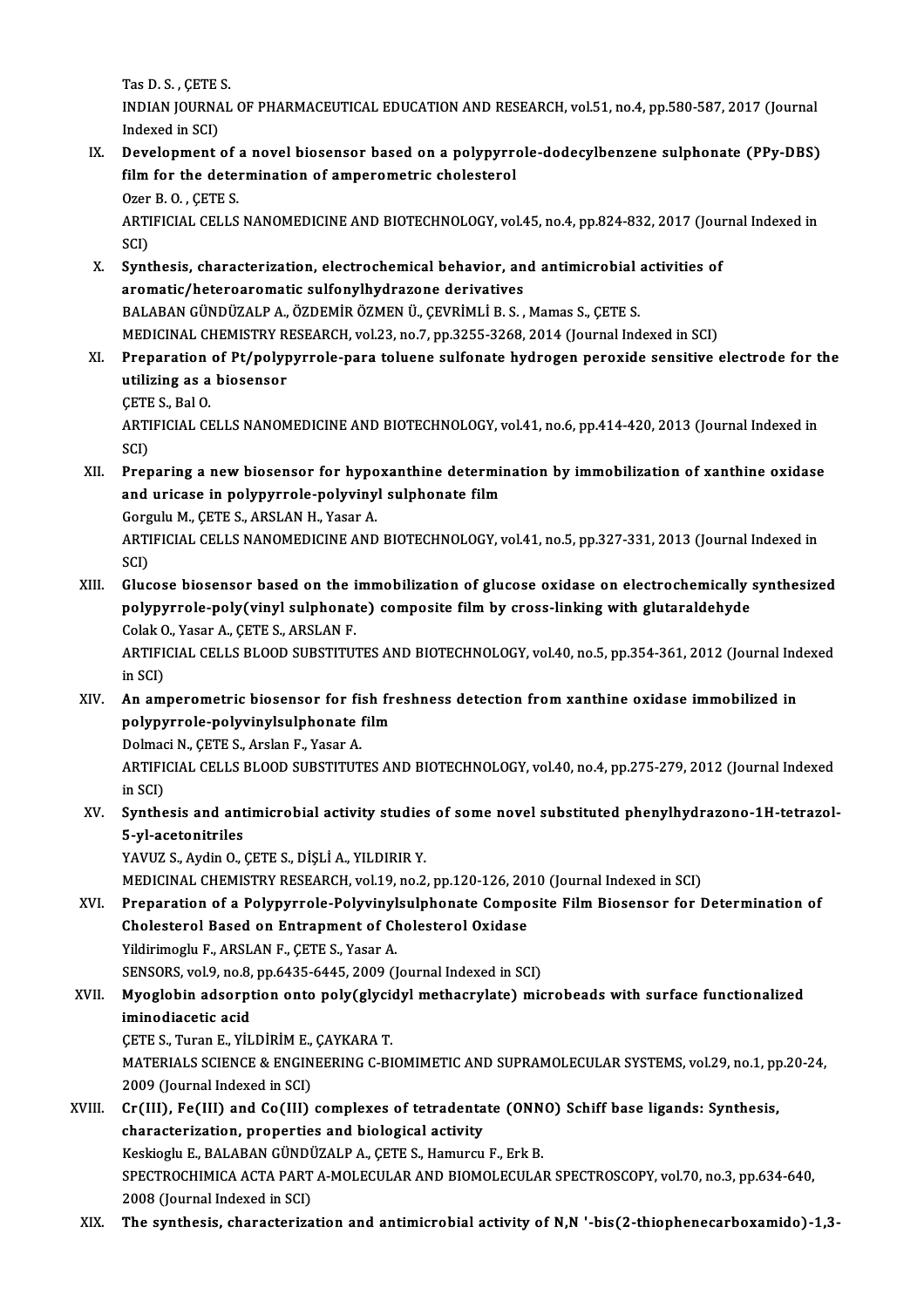diaminopropane and N,N '-bis (2-furancarboxamido)-1,3-diaminopropane and their Cu(II), Zn(II), diaminopropane a<br>Co(III) complexes<br>Hamurau E. BALABA Co(III) complexes<br>Hamurcu F., BALABAN GÜNDÜZALP A., CETE S., Erk B. Co(III) complexes<br>Hamurcu F., BALABAN GÜNDÜZALP A., ÇETE S., Erk B.<br>TRANSITION METAL CHEMISTRY, vol.33, no.1, pp.137-141, 2008 (Journal Indexed in SCI)<br>Tetradentate esummetris Sebiff bases and their Ni(II) and Fe(III) semp XX. Tetradentate asymmetric Schiff bases and their Ni(II) and Fe(III) complexes<br>Nartop D., Guerkan P., SARI N., CETE S. TRANSITION METAL CHEMISTRY, vol.3<br>Tetradentate asymmetric Schiff ba<br>Nartop D., Guerkan P., SARI N., ÇETE S.<br>JOUPNAL OF COOPDINATION CHEMIST Tetradentate asymmetric Schiff bases and their Ni(II) and Fe(III) complexes<br>Nartop D., Guerkan P., SARI N., ÇETE S.<br>JOURNAL OF COORDINATION CHEMISTRY, vol.61, no.21, pp.3516-3524, 2008 (Journal Indexed in SCI)<br>Immebilizati Nartop D., Guerkan P., SARI N., ÇETE S.<br>JOURNAL OF COORDINATION CHEMISTRY, vol.61, no.21, pp.3516-3524<br>XXI. Immobilization of uricase upon polypyrrole-ferrocenium film<br>CETE S. Vesen A. ABSLAN E **JOURNAL OF COORDINATION<br>Immobilization of uricase<br>CETE S., Yasar A., ARSLAN F.<br>APTIEICIAL CELLS PLOOD S** Immobilization of uricase upon polypyrrole-ferrocenium film<br>ÇETE S., Yasar A., ARSLAN F.<br>ARTIFICIAL CELLS BLOOD SUBSTITUTES AND BIOTECHNOLOGY, vol.35, no.6, pp.607-620, 2007 (Journal Indexed<br>in SCD

ÇETE S.<br>ARTIFI<br>in SCI)

## Articles Published in Other Journals

- rticles Published in Other Journals<br>I. Preparation of Poly(sodium-4-styrenesulphonate) Doped Polypyrrole Film on Platinum Electrode<br>And its Use in Determination of Hydrogen Perevide and its University of House in Defermination<br>Preparation of Poly(sodium-4-styrenesulphonate) I<br>and its Use in Determination of Hydrogen Peroxide and its Use in Determination of Hydrogen Peroxide<br>CETE S., Ozyurt M., YİLDİRİM E. and its Use in Determination of Hydrogen Peroxide<br>ÇETE S., Ozyurt M., YİLDİRİM E.<br>GAZI UNIVERSITY JOURNAL OF SCIENCE, vol.30, no.4, pp.104-112, 2017 (Journal Indexed in ESCI)<br>Preperation of A Now Unis Asid Biosensor with I CETE S., Ozyurt M., YİLDİRİM E.<br>GAZI UNIVERSITY JOURNAL OF SCIENCE, vol.30, no.4, pp.104-112, 2017 (Journal Indexed in ESCI)<br>II. Preparation of A New Uric Acid Biosensor with Immobilization of Uricase Upon Polypyrrole-<br>Par
- GAZI UNIVERSITY JOURNAL OF SO<br>Preparation of A New Uric Aci<br>Paratoluene Sulphonate Film<br>CETE S. Karnuz C. Yasar A **Preparation of A New Ur<br>Paratoluene Sulphonate<br>CETE S., Karpuz G., Yasar A.<br>CAZLUNIVERSITY JOURNAL** Paratoluene Sulphonate Film<br>ÇETE S., Karpuz G., Yasar A.<br>GAZI UNIVERSITY JOURNAL OF SCIENCE, vol.29, no.2, pp.293-301, 2016 (Journal Indexed in ESCI)

### Books&Book Chapters

I. Biyokimya Laboratuvar Deneyleri, YAŞAR A., ARSLAN F., ÇETE S., MUHAMMET S. M.<br>gazi, 2007 <mark>Biyokimy</mark>a<br>YAŞAR A., *I*<br>gazi, 2007

### Refereed Congress / Symposium Publications in Proceedings

efereed Congress / Symposium Publications in Proceedings<br>I. Süperkritik karbondioksit özütleme yöntemi ile yavşan otu (veronica beccabunga) bitkisinden yağ<br>İsoriği eldesi ve barı flaveneid iseriklerinin belirlenmesi içeriği eldesi ve bazı flavonoid içeriklerinin belirlenmesi<br>içeriği eldesi ve bazı flavonoid içeriklerinin belirlenmesi<br>VU DIZ A. S. NURALIN L. AKIN ANAKÖK D. CETE S. Süperkritik karbondioksit özütleme yöntemi il<br>içeriği eldesi ve bazı flavonoid içeriklerinin be<br>YILDIZ A. S. , NURALIN L., AKIN ANAKÖK D., ÇETE S.<br>UPAK 4th International Scientific Besearch Congress içeriği eldesi ve bazı flavonoid içeriklerinin belirlenmesi<br>YILDIZ A. S. , NURALIN L., AKIN ANAKÖK D., ÇETE S.<br>UBAK 4th International Scientific Research Congress, Yalova, Turkey, 10 February 2019<br>Preparation of a now bios YILDIZ A. S. , NURALIN L., AKIN ANAKÖK D., ÇETE S.<br>UBAK 4th International Scientific Research Congress, Yalova, Turkey, 10 February 2019<br>II. Preparation of a new biosensor including nanoparticles and nafion based on graphe

- UBAK 4th I<br>Preparation<br>detection<br>AKIN ANAR Preparation of a new b<br>detection<br>AKIN ANAKÖK D., ÇETE S.<br>Preparation of a new bios
	-

detection<br>AKIN ANAKÖK D., ÇETE S.<br>Preparation of a new biosensor including nanoparticles and nafion based on graphene for glucose detection,<br>Internaitonal Conference: ACS National Meeting Sampy Eyne Nanosciones Nanotechnol AKIN ANAKÖK D., ÇETE S.<br>Preparation of a new biosensor including nanoparticles and nafion based on graphene for glucose detectio<br>Internaitonal Conference: ACS National Meeting &amp; Expo Nanoscience, Nanotechnology &amp; B Preparation of a new biosensor including nanoparti<br>Internaitonal Conference: ACS National Meeting &ar<br>BOSTON, United States Of America, 19 August 2018<br>Synthesia of Now Hybrid Mologyles Based on Internaitonal Conference: ACS National Meeting & Expo Nanoscience, Nanotechnology & Beyond,<br>BOSTON, United States Of America, 19 August 2018<br>III. Synthesis of New Hybrid Molecules Based on Coumarin as Potential inh

BOSTON, United<br>Synthesis of N<br>Alzheimer'xxs<br>CENCIZ T- PU EL Synthesis of New Hybrid Molecules Based o<br>Alzheimer'xxs<br>CENGİZ T., BİLEN E., ÇETE S., ÖZDEMİR ÖZMEN Ü.<br>4th Organis Chamistry: Congress with Internations Alzheimer'xxs<br>CENGİZ T., BİLEN E., ÇETE S., ÖZDEMİR ÖZMEN Ü.<br>4th Organic Chemistry Congress with International Participation, Antalya, Turkey, 4 - 08 October 2018<br>Sebiff Peess Containing Coumenin Thiagale Bing and Anti-Ase

CENGİZ T., BİLEN E., ÇETE S., ÖZDEMİR ÖZMEN Ü.<br>4th Organic Chemistry Congress with International Participation, Antalya, Turkey, 4 - 08 October 201<br>IV. Schiff Bases Containing Coumarin Thiazole Ring and Anti-Acetylcholines 4th Organic Chemistry Congress with Internations<br>Schiff Bases Containing Coumarin Thiazole I<br>CENGİZ T., BİLEN E., ÖZDEMİR ÖZMEN Ü., ÇETE S. Schiff Bases Containing Coumarin Thiazole Ring and Anti-Acetylcholinesterase Activities<br>CENGİZ T., BİLEN E., ÖZDEMİR ÖZMEN Ü., ÇETE S.<br>4th Organic Chemistry Congress with International Participation, Antalya, Turkey, 4 - 0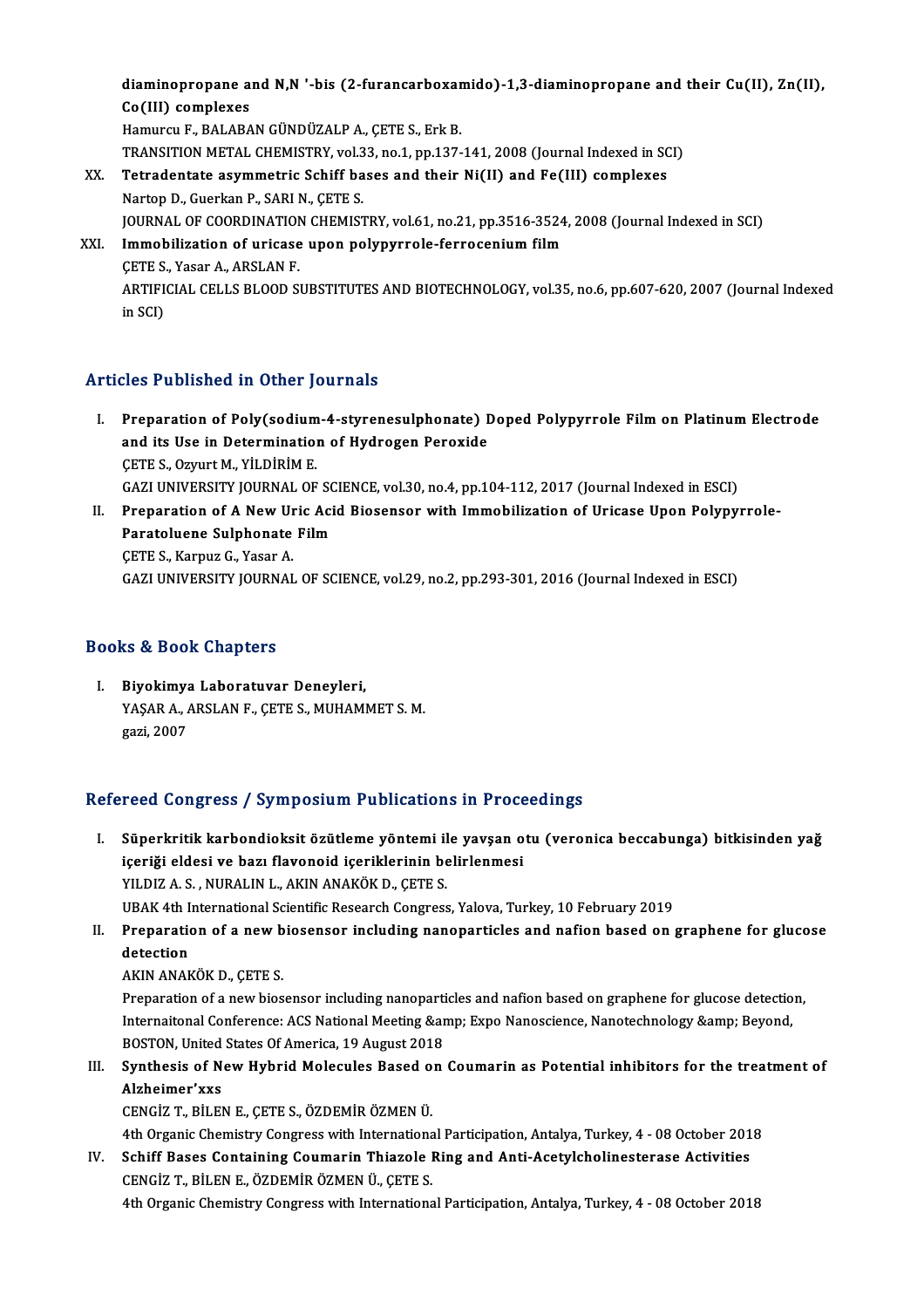| V.           | Preparing a new biosensor for hypoxanthine determination                                                                                                       |
|--------------|----------------------------------------------------------------------------------------------------------------------------------------------------------------|
|              | ÖZYURT M., KABASAKAL C., AKIN ANAKÖK D., YAŞAR A., ÇETE S.                                                                                                     |
|              | The 12th International Symposium on Pharmaceutical Sciences (ISOPS), Ankara, Turkey, 29 June 2018                                                              |
| VI.          | Yeni Sentezlenen Sülfonil Hidrazon Bileşiklerinin Alzheimer Hastalığı Tedavisinde İnhibitör Olarak                                                             |
|              | Kullanılma Potansiyelleri"                                                                                                                                     |
|              | ÖZDEMİR ÖZMEN Ü., Bilen E., ÇETE S.                                                                                                                            |
|              | 1st International Eurasian Conference on Biological and Chemical Sciences (EurasianBioChem 2018), 26 - 27 April                                                |
|              | 2018                                                                                                                                                           |
| VII.         | 4-Nitro Benzaldehit Türevli Sülfonil Hidrazon Bileşiklerinin Sentezleri, Karakterizasyonları ve Ellman                                                         |
|              | Metodu ile Asetilkolinesteraz Enzimine karşı İnhibitör özellikleri"                                                                                            |
|              | Bilen E., ÖZDEMİR ÖZMEN Ü., ÇETE S.                                                                                                                            |
|              | 1st International Eurasian Conference on Biological and Chemical Sciences (EurasianBioChem 2018), 26 - 27 April                                                |
|              | 2018                                                                                                                                                           |
| VIII.<br>IX. | Graphene based hydrogen peroxide sensitive biosensor for glucose sensing                                                                                       |
|              | AKIN ANAKÖK D., ÇETE S.                                                                                                                                        |
|              | International 10. Aeeagen Analytical Chemistry Days, Çanakkale, Turkey, 29 September 2016                                                                      |
|              | Asimetrik Diimin Ligantları ile Ni(II) ve Fe(III) Komplekslerinin Potansiyometrik ve Biyolojik                                                                 |
|              | Özelliklerinin İncelenmesi                                                                                                                                     |
|              | Güngör Ö., Gürkan P., Çete S.                                                                                                                                  |
|              | 23. Ulusal Kimya Kongresi, Sivas, Turkey, 16 - 20 June 2009                                                                                                    |
| Х.<br>XI.    | Bazı aminoasit-Schiff bazları ile komplekslerinin kararlılık sabitleri ile antibakteriyel etkileri                                                             |
|              | arasındaki ilişkinin incelenmesi                                                                                                                               |
|              | SARI N., GÜRKAN P., ÇETE S.                                                                                                                                    |
|              | XX.Ulusal Kimya kongresi, Turkey, 4 - 08 September 2006<br>Etansülfonilhidrazin ile ondan türetilen hidrazon bileşiklerinin sentezi, yapılarının spektroskopik |
|              | yöntemlerle aydınlatılması ve antimikrobiyal etkilerinin incelenmesi                                                                                           |
|              | ÖZDEMİR ÖZMEN Ü., ÇETE S.                                                                                                                                      |
|              | IX. Ulusal Spektroskopi Kongresi Bilkent Üniversitesi, Ankara, Turkey, 9 - 11 June 2005                                                                        |
| XII.         | Antimicrobial Activities of New Hydrazone Derivatives on Some Microorganisms,                                                                                  |
|              | ÇETE S., ÖZDEMİR ÖZMEN Ü.                                                                                                                                      |
|              | XII. International Biomedical Science and Technology Symposium İzmir, Türkiye, 7 - 10 March 2005                                                               |
| XIII.        | 'xxInvestigation of Antimicrobial Activities of New Hydrazone Derivatives On Some Microorganisms                                                               |
|              | ÇETE S., ÖZDEMİR ÖZMEN Ü.                                                                                                                                      |
|              | XII. İnternational Biomedical Science and Technology Symposium İzmir, Türkiye, 7 - 10 March 2005                                                               |
| XIV.         | Studies on the Relationship Between Antimicrobial Activities and the Formation Constants of DL-                                                                |
|              | Amino acid Schiff Bases and Cu(II) Complexes                                                                                                                   |
|              | SARI N., GÜRKAN P., ÇETE S.                                                                                                                                    |
|              | XI. International Symposium on Biomedical Science and Technology, 6 September - 10 June 2004                                                                   |
| XV.          | The Role of Complex Stabilities on the Biological Activities of DL-Amino acid Schiff Bases and Ni(II)                                                          |
|              | Complexes                                                                                                                                                      |
|              | SARI N., GÜRKAN P., ÇETE S.                                                                                                                                    |
|              | XI. International Symposium on Biomedical Science and Technology, 6 September - 10 May 2004                                                                    |
| XVI.         | Bazı bitkilerden elde edilen saponinlerinin yapı tayinin incelenmesi                                                                                           |
|              | ÇEVRİMLİ B. S. , ÇETE S., MUHAMMET S. M. , YAŞAR A.                                                                                                            |
|              | X. International Biomedical Science and Technology Symposium, 10 December 2003                                                                                 |
| XVII.        | 2-Hidroksiasetofenonmetansülfanilhidrazon Schiff bazının Escherichia Coli ve Candida Albicans                                                                  |
|              | üzerine antimikrobiyal etkisinin incelenmesi,                                                                                                                  |
|              | ÇETE S., ÖZDEMİR ÖZMEN Ü., KARACAN N.                                                                                                                          |
|              | 8th Biomedical Science and Technology Symposium METU, Ankara TURKEY, 5 - 08 September 2001                                                                     |